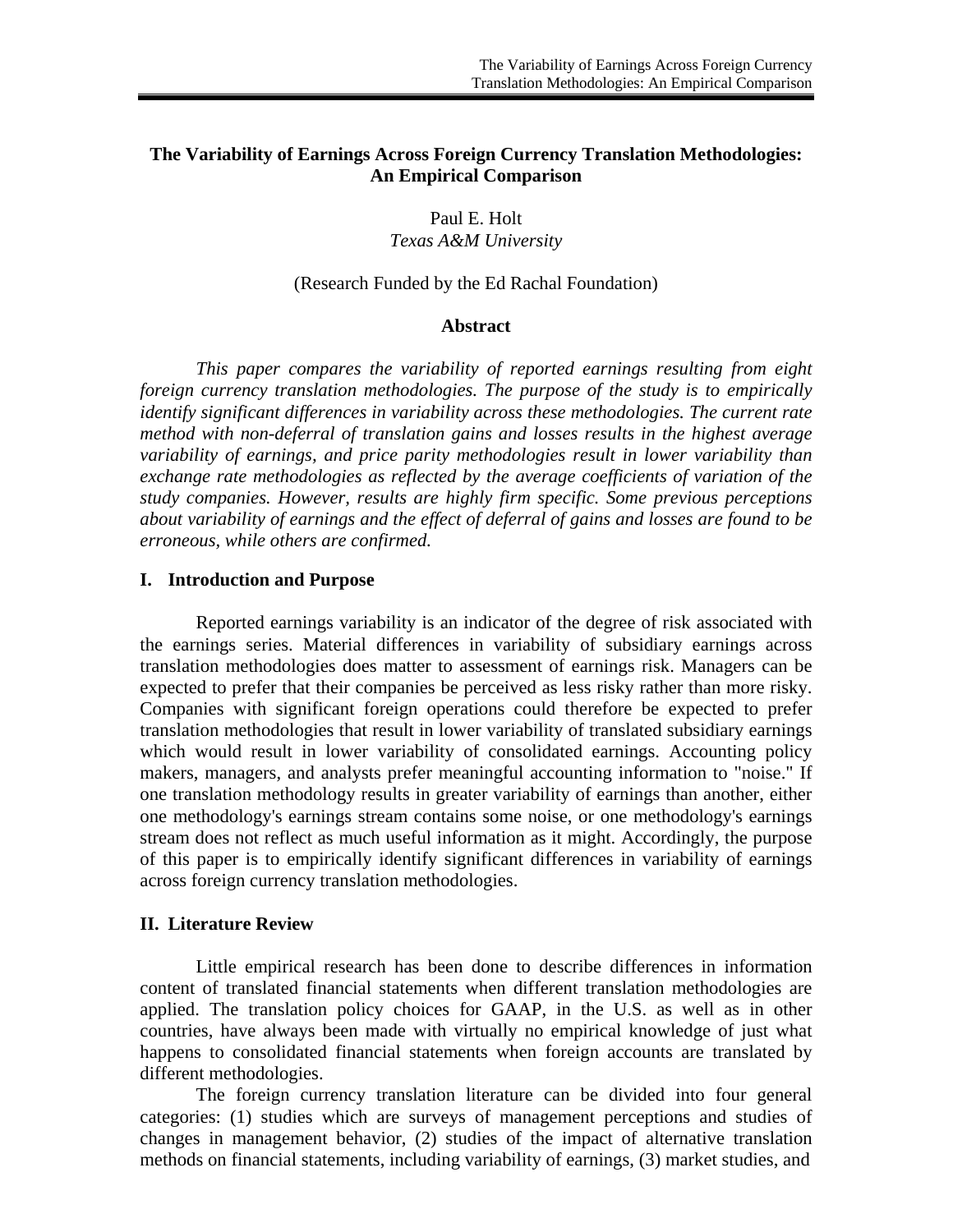(4) studies which reveal preferences for translation methods by studying events such as early adoption of SFAS #52 and lobbying. Among the category (1) studies, Rodriguez (1980) surveyed 70 U.S. MNCs and found that managements were non-speculative, defensive with respect to exchange rate variations, and reluctant to report translation losses. As a result, they were willing to pay a hedging cost higher than the average exchange depreciation. Houston (1986) found that managements decreased their financial exposure hedging when adopting SFAS #52. A number of studies reflect managements' displeasure with currency translation rules. Examples are Choi et al's (1979) survey, Stanley and Block (1979a and 1979b) and Cooper et al. (1978).

Among the category (2) studies are Aggarwal (1978), Biel (1976), Teck (1976), Porter (1983), and Selling and Sorter (1983), all of which criticize accounting rules for currency translation. Aggarwal (1978) and Reckers (1978) expressed the opinion that SFAS #8 resulted in financial statements that, in one way or another, did not reflect economic reality. In a simulation study, Rupp (1982) concluded that the temporal method of SFAS #8 was extremely sensitive to the proportion of debt in the capital structure.Among the category (3) studies, Griffin and Castanias (1987) observed that managers were motivated to enter the currency futures markets to reduce the fluctuations in reported translation gains and losses. This behavior, while functional for managers, can be dysfunctional to the company since currency futures trading is costly. Bryant and Shank (1977) expected that such dysfunctional behavior would result in significant adverse market reactions. Shank et al. (1980) and Ziebart and Kim (1987) did observe various market reactions to currency translation methods. A conclusion to be drawn from category (3) students is that accounting method does often result in an adverse market effect, although such effects are partially the result of managers' changes in behavior based on changes in accounting method.

A number of articles indicate that SFAS #8 was perceived by many, especially managers, to result in greater variability of earnings than other methodologies (Allan, 1976; Biel, 1976; Herschman, 1976; Mattlin, 1976; Merjos, 1977; Aggarwal, 1978; Porter, 1983; Selling and Sorter, 1983).

Beaver and Wolfson (1982) alleged that SFAS #8 is not likely to always result in higher volatility of earnings than SFAS #52. Duangploy's (1979) simulation showed similar non-systematic effects. Louis (2003) made an economic analysis that compared changes in firm value with the translation adjustment and observed that the translation adjustment is inversely related to an increase in value. Collins and Salatka (1993) concluded that including the translation adjustment in net income (non deferral) under SFAS #8 generated noise that made reported earnings less meaningful. But Soo and Soo (1994) concluded that there was no perceived difference in the market's valuation of the firm related to the foreign exchange adjustment between SFAS #8 and SFAS #52. Bartov (1997) found that the SFAS #52 requirements caused reported earnings to be more relevant for market valuation than SFAS #8.

Among the category (4) studies, Griffin (1983), Ayres, (1986), Berg (1987), Kelly (1985), and others indicate that large companies with low management ownership are more likely to lobby for or against a proposed change in currency translation rules than smaller companies with higher management ownership. Furthermore, managements do change their behavior based on management's perceptions of how different currency translation rules may affect financial statements.

Standard-setting bodies in the United States have required, at different times, four different translation methodologies. First the current-noncurrent method was required, then the monetary-nonmonetary method advocated by Hepworth (1956) was required by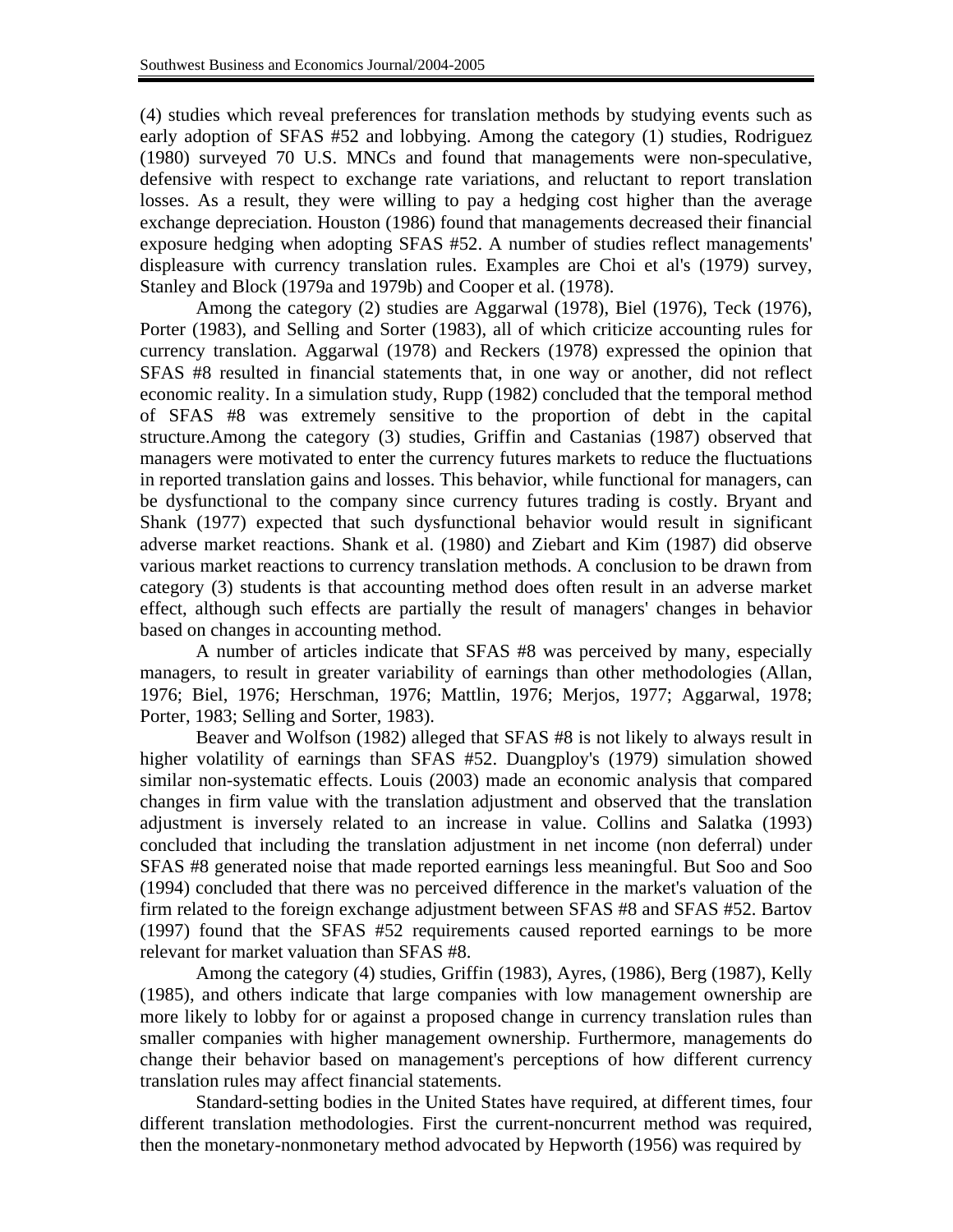APB Opinion No. 6 in 1965; then the temporal rate method developed by Lorensen (1972) as required in 1975 by SFAS #8; and most recently the current rate method of SFAS #52 (1981) is required. But even this newest standard is criticized widely (for example, Beaver and Wolfson, 1982). Clearly there is no closure on the foreign currency translation and consolidation problem in the United States, let alone worldwide.

## **III. Methodology**

The purposes of this study were achieved by taking the following steps:

(1) Forty-eight U.S. companies were selected at random from the companies included in Moody's Industrial Manuals to build a data base of pre-translation financial statements. To be eligible for inclusion in the sample, a company must have had annual financial statements available for twenty consecutive years ending in 2002. Twenty years of financial statements were necessary to accurately determine the temporal characteristics of the accounts, as described below.

(2) Before translating financial statements, it was necessary to determine the temporal characteristics of the pre-translation reported accounting numbers. This requirement has always been an enormous barrier to empirical research in currency translation. This study overcame this barrier by estimating the temporal characteristics with a specially-developed and tested estimation method. This critical step is not included in the present paper because of space restraints, but detailed background can be found in Petersen (1971), Davidson et al (1976), Parker (1977), Ketz (1977), Ketz (1978), Holt (1992), and Holt (2004).

(3) The financial statements of each of the forty-eight companies were translated annually for the ten-year period ending in 2002, a period which is representative of various relative exchange rate and price level conditions, using eight translation methodologies. Three exchange rate methodologies which encompass the history of GAAP in the United States were included as well as a price parity methodology. Including the deferral or non deferral of the translation gains and losses factor resulted in eight methodologies as follows:

| $M1 = CMM/NDF$                          | $M5 = CMM/DEF$            |
|-----------------------------------------|---------------------------|
| $M2 = TRM/NDF (SFAS #8)$ $M6 = TRM/DEF$ |                           |
| $M3 = CRM/NDF$                          | $M7 = CRM/DEF (SFAS #52)$ |
| $M4 = PPM/NDF$                          | $MS = PPM/DEF$            |

Where  $CNM = current-noncurrent method$ ,

TRM = temporal rate method,

 $CRM = current rate method,$ 

 $PPM = price$  parity method,

And NDF = non deferral of translation gains and losses,

 $DEF = *def er def er def er der def er der def er der der der der der der der der der der der der der der der der der der der* <$ 

The monetary-nonmonetary method, once required by GAAP in the United States, was excluded, because there is little practical difference between the monetarynonmonetary method and the temporal rate method, and because the pre-translation data needed to make the distinction was not readily available. The translations were made from U.S. dollars to British pounds to generate the post-translation earnings and total assets numbers needed to calculate post-translation return on total assets. Selecting British companies, then translating from British pounds to U.S. dollars, was not practical as it would be necessary to first recast the British financial statements into US GAAP.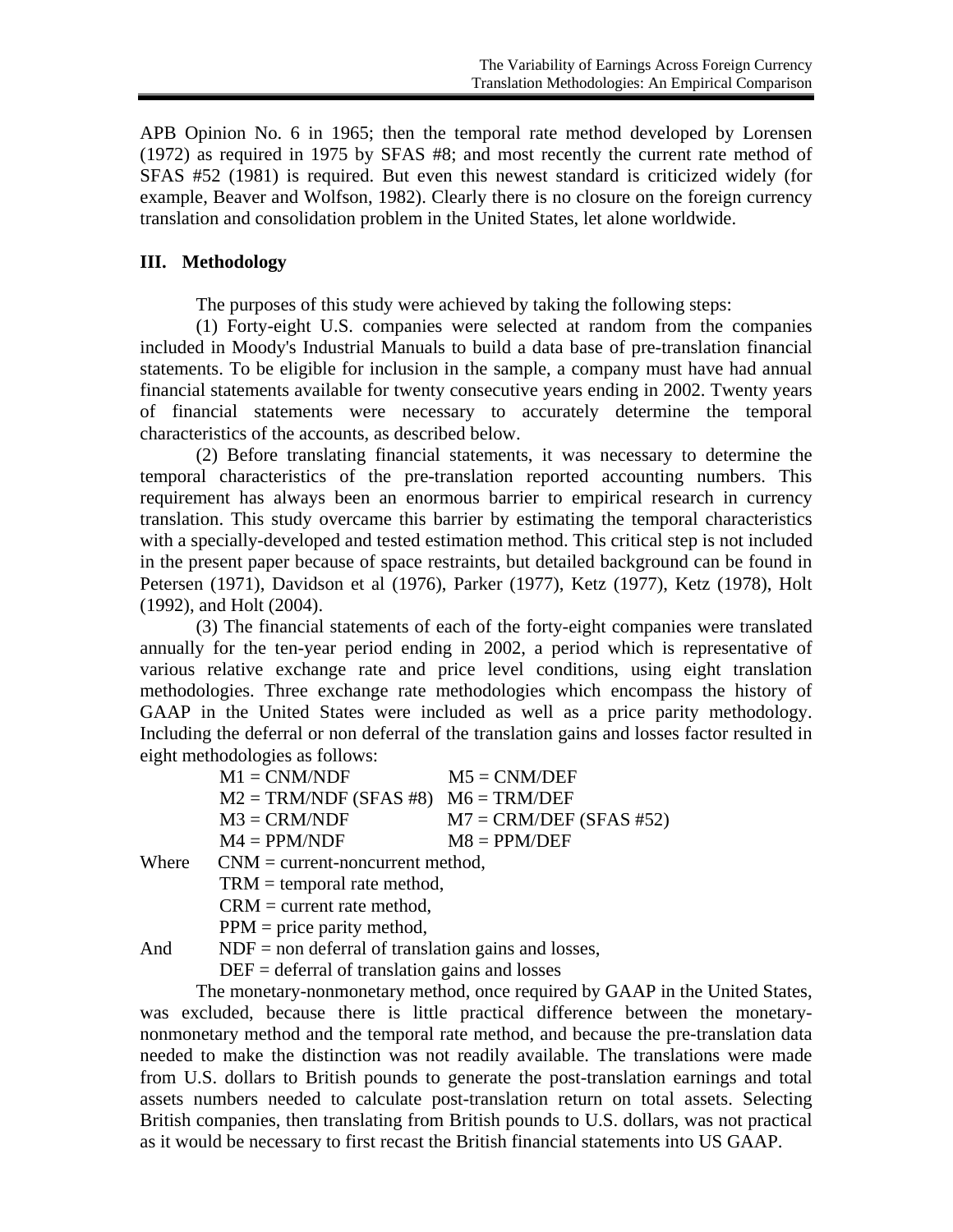(4) The specific questions addressed were:

(i) Are subsidiary reported earnings more variable under one translation methodology than under others, and are differences in variability consistent in different time periods? Differences in variability of subsidiary earnings are not necessarily systematic. Although one methodology may result in greater variability of earnings during one period than another methodology, the results might be very different in a subsequent period because of changes in the time series of exchange rates. Translation methodology choice matters--to firm managers and financial analysts to the extent that variability relates to securities prices and manager compensation, and to lenders who perceive high variability to reflect risk and instability of the firm--if it can be shown that different companies' reported earnings variabilities are affected differently by different translation methodologies. Likewise, if the differences are not consistent from period to period, it is more difficult for managers, analysts, and lenders to have a preference from among possible methodologies and to lobby for or against any particular methodology.

(ii) Does deferral of translation gains and losses reduce the variability of subsidiary reported earnings? FASB changed GAAP from SFAS #8, a non-deferral methodology, to SFAS #52, a deferral methodology, suggesting that deferral is an issue to FASB. But the literature does not answer the question as to whether deferral actually reduces variability of earnings.

(iii) What translation methodology results in the lowest variability of reported subsidiary earnings for the forty-eight sample firms taken together and at the firm level? The answer to this question is of importance to managers and others who perceive low variability of earnings as the normative criterion by which to select the best translation methodology.

(iv) Do subsidiary reported earnings under the eight translation methodologies studied, taken together, appear to converge to the reported subsidiary earnings under any one of the translation methodologies? Because short-term exchange rate changes may be random rather than informational, each of the six exchange rate methodologies studied may produce a reported earnings series that contains an element of variability that does not assist in decision making.

# **IV. Across-Firms Variability of Earnings Effects**

The average coefficients of variation of the forty-eight companies, rank-ordered by size are shown in Table 1.

CRM results in the highest average variability of earnings and PPM the lowest among the non-deferral methodologies, as reflected by the coefficients of variation averaged for the forty-eight study companies. Likewise, CRM results in the highest average variability of earnings and PPM the lowest among the four deferral methodologies. For each of the four methods (CNM, TRM, CRM, and PPM), deferral of gains and losses clearly results in lower average of coefficients of variation than nondeferral. CRM results in the highest average coefficient of variation. PPM results in the lowest whether translation gains and losses are deferred or not deferred. For those who severely criticized SFAS #8 because of the perceived greater variability of earnings, a PPM methodology may present an agreeable alternative.

The methodologies that result in the least coefficients of variation are M8 and M4, both PPM methodologies. This result is not unexpected since the time series of price parity numbers clearly varies less than the time series of exchange rates (Holt, 1992). According to the PPP theory, the price parity time series represents an equilibrium exchange rate, that exchange rate which maintains the balance of payments in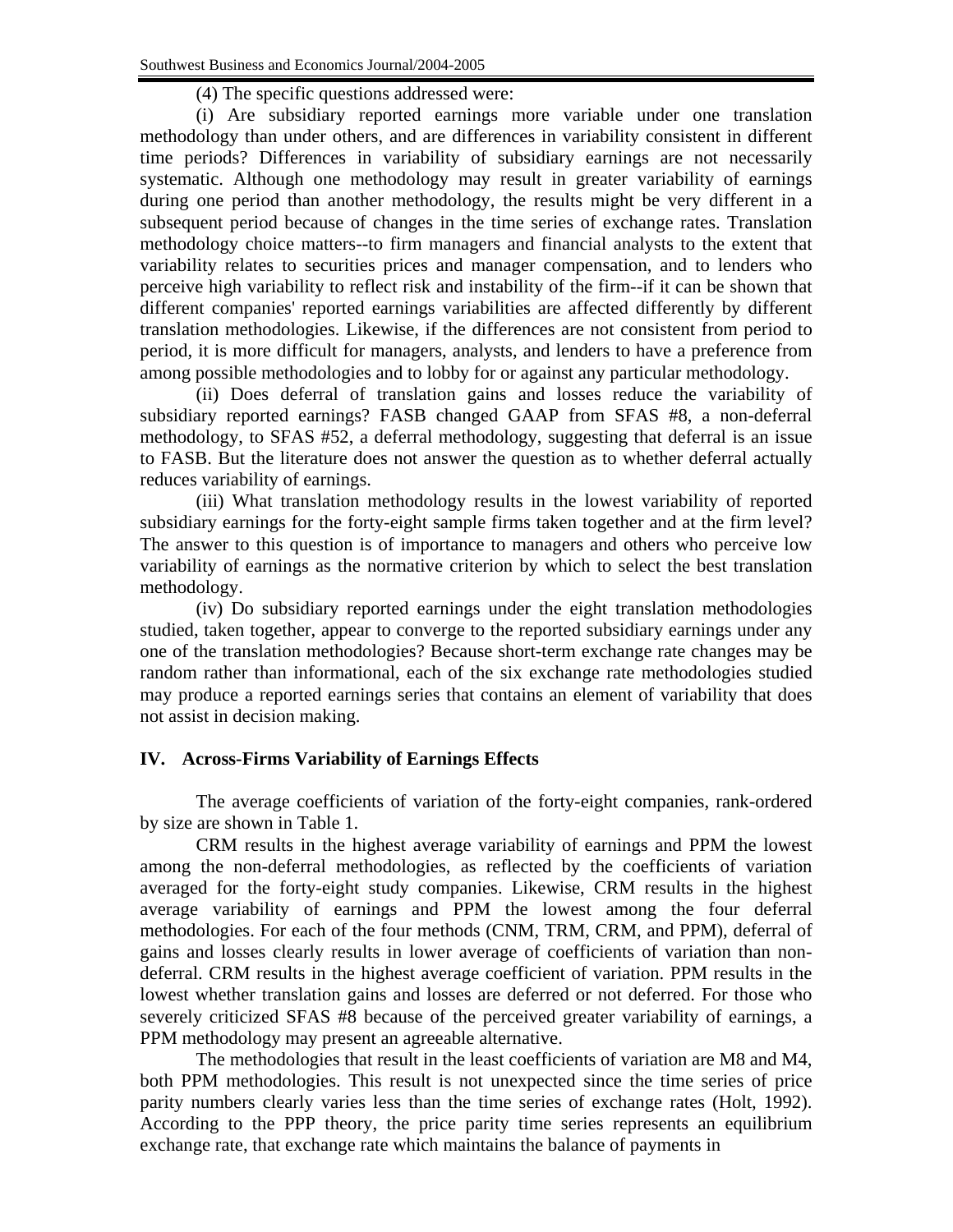| Average<br>Coefficient of |           |      |  |  |  |  |
|---------------------------|-----------|------|--|--|--|--|
| Methodology               | Variation | Rank |  |  |  |  |
| M3 (CRM/NDF)              | 1.504     |      |  |  |  |  |
| M2 (TRM/NDF)              | 1.440     | 2    |  |  |  |  |
| M7 (CRM/DEF)              | 1.167     | 3    |  |  |  |  |
| M1 (CNM/NDF)              | 1.157     | 4    |  |  |  |  |
| M5 (CNM/DEF)              | 1.054     | 5    |  |  |  |  |
| M6 (TRM/DEF)              | 0.925     | 6    |  |  |  |  |
| M4 (PPM/NDF)              | 0.917     |      |  |  |  |  |
| M8 (PPM/DEF)              | 0.785     |      |  |  |  |  |

**Table 1 Average Coefficients of Variation Across Firms, 1993-2002** 

equilibrium without any net change in the international reserve (Officer, 1982). Actual exchange rates theoretically result from the pressures of international balances of payments and other market factors, but in the short term are affected by numerous disturbances. Translations based on exchange rates reflect these short-term variations which may or may not have any economic significance that needs to be reflected in translated financial statements.

## **V. Firm-Level Variability of Earnings Effects**

Table II presents firm-level earnings effects, including the coefficients of variation across translation methodologies for three representative companies. These three companies were selected to exemplify the fact that the effects observed for the forty-eight companies taken together are not necessarily observed for individual companies, and that the effects may vary considerable from company to company. For all three, the coefficient of variation is less for M4 (PPM/DEF) than for the other three nondeferral methodologies and less for M8 (PPM/DEF) than for the other three deferral methodologies. M8 results in the lowest coefficient of variation of the eight methodologies for two of the three firms. M3 (CRM/NDF), which results in the highest average coefficient of the eight methodologies for the forty-eight sample companies, has the highest coefficient for only one of the three companies in Table II. This last observation indicates that conclusions that may be drawn for the forty-eight sample companies taken together are not always valid at the firm level.

Table III shows the coefficients of variations of the forty-eight companies resulting from each of the eight translation methodologies. Although it is generally true that deferral methodologies result in higher variability of reported earnings than their non-deferral counterparts, this is not true for all firms. Although M3 generally results in the highest variability of reported earnings of all the eight methodologies studied and M8 the lowest, this also is not true for all firms.

A perusal of Table III reveals the following (out of forty-eight companies) concerning coefficients of variation:

For CNM, DEF < NDF for 31 companies For TRM, DEF < NDF for 39 companies For CRM, DEF < NDF for 43 companies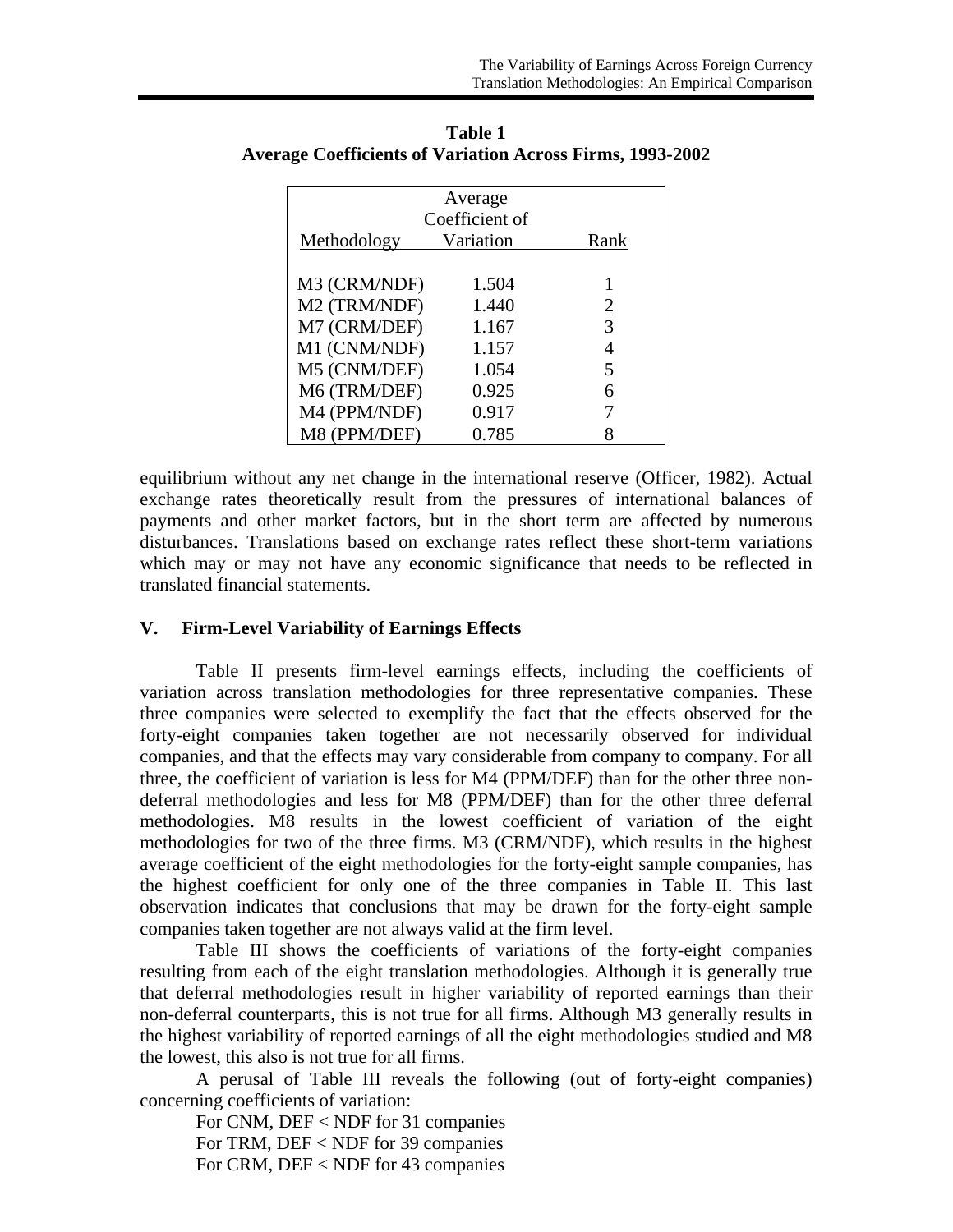### For PPM, DEF < NDF for 34 companies

These observations indicate that the differences in variability of reported earnings across methodologies, despite certain generalizations for all sample firms taken together, are not systematic and are firm specific. For example, it is possible to find firms for which all four non-deferral methodologies result in lower variability of earnings than their deferral counterparts (company 31); for which M8 results in the highest variability of all eight methodologies (company 30); and for which M2 results in the least variability of all eight methodologies (companies 8, 11, 13, and 31).

Table IV shows the variability of earnings for two five-year periods (1993-1997 and 1998-2002), as well as for the entire ten-year period. Table IV reveals that, at the firm level, the differences in variability of reported earnings across methodologies are not consistent across time periods.

As reflected in the literature, many managers criticized SFAS #8 for perceived greater variability of earnings. Such managers presumably would lobby for SFAS #52. For company 33, M2 (SFAS #8) resulted in higher variability of earnings than M7 (SFAS #52) for each of the two five-year periods and for the entire ten-year period. If the management of company 33 chose to lobby for or against the continuance of the SFAS #52 methodology, it might do so based on recalculation of its earnings variability for the previous five years using the proposed standard and use the results to predict that SFAS #8 would result in greater earnings variability. The management of company 33 might well then lobby for the continuance of SFAS #52, and do so based upon expectations that appear well-founded.

The managements of companies 15 and 47 however, after restating the first five years under the methodology of SFAS #52 would presumably believe that SFAS #52 makes matters worse by causing variability of reported earnings to be higher than under the SFAS #8 methodology. Yet the results indicate these beliefs would be ill-founded. Both companies would experience lower variability of earnings in the second five-year period (and over the entire ten-year period) under SFAS #52.

At the firm level then, it may be difficult to predict which methodologies result in higher variability of earnings than others, even when past years' earnings are restated and compared. Which methodologies result in greater variability of earnings over any given period is influenced by firm specific factors.

## **VI. Conclusions**

By way of conclusion, an attempt is made to provide answers to the four questions posed at the beginning of the paper:

(i) For the sample companies, M3 (CRM/NDF) results in the highest average variability of earnings and M2 (TRM/NDF) the second highest. At the firm level, twentyfour of forty-eight companies would have experienced higher variability of earnings under M3 than under any of the other seven methodologies. Further, seventeen companies would have experienced the highest variability under M2, and fourteen companies of the forty-eight compared had higher coefficients of variation under SFAS #52 than under SFAS #8, a result that is consistent with Beaver's and Wolfson's (1982) allegation that SFAS #8 is not likely to always result in higher volatility of earnings than SFAS #52, and is consistent as well with Duangploy's (1979) simulation which showed similar non-systematic effects.

A vast amount of translation literature deals with management concerns that SFAS #8 (M2) results in higher variability of earnings than other methodologies.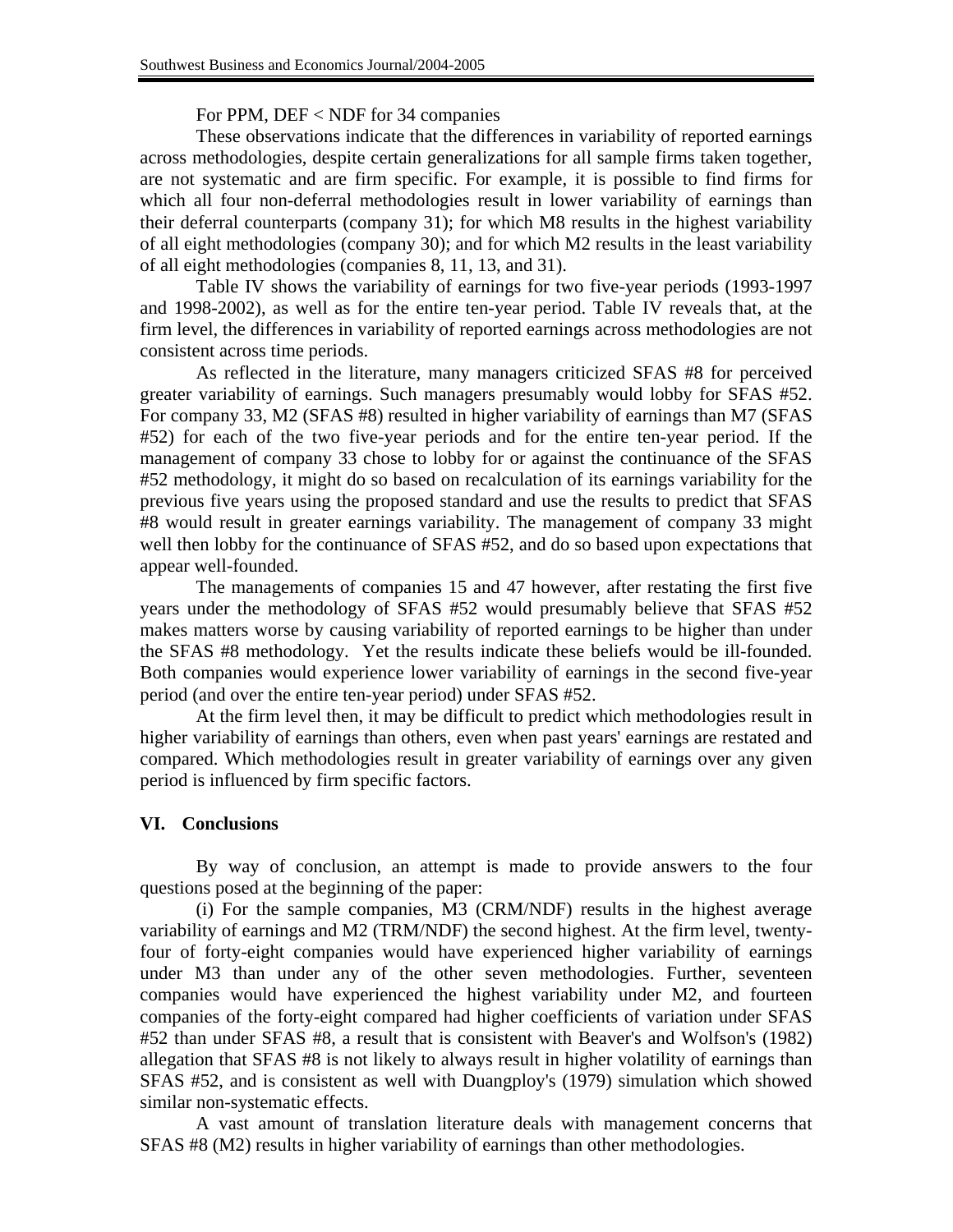Although there is some general foundation for this concern, clearly M2 does not always result in higher variability of earnings than other methodologies for all firms. Further, although the methodology of SFAS #8 may result in higher variability of earnings for some firms over a period of several years than some other given methodology, the relationship may reverse in subsequent periods. The instability of relative variability of reported earnings across methodologies and time periods at the firm level is demonstrated dramatically by the relative variabilities of company 47 for which M2 resulted in the lowest variability in the first five-year period and the second highest in the second fiveyear period. In order for firm managers to intelligently lobby for or against the methodology of SFAS #8, based on perceptions of variability of earnings, it would be necessary to determine what firm specific factors would cause variability of earnings to be different under SFAS #8 than under other methodologies and to determine whether the differences would be consistent over time.

(ii) For CNM, TRM, CRM, and PPM, deferring translation gains and losses results in lower average variability of earnings. This occurs at the firm level for most firms, but certainly not for all. For twenty-four of the forty-eight sample companies, at least one of the four non-deferral methodologies resulted in higher variability of earnings than the deferral counterpart. Although it is generally true that deferral methodologies result in lower variability of reported earnings than non-deferral methodologies, there are notable exceptions at the firm level, and the effect of deferral/non-deferral on variability of reported earnings is highly firm specific.

If variability of earnings is relevant to policy makers, then the deferral issue is a major one. For example, M3, which is the methodology of SFAS #52 with non-deferral instead of deferral of gains and losses, results in higher average variability of earnings for the sample companies than M2, the methodology of SFAS #8. In fact, if the SFAS #8 methodology required deferral, and the SFAS #52 methodology had required nondeferral, SFAS #8 would have resulted in lower average variability of earnings (M6 vs M3). Although these differences are not observed for all companies, as described above, they suggest that managers who expressed concern about SFAS #8 because they preferred lower variability of reported earnings were perhaps focused on the non-deferral issue rather than the question of which exchange rate should be used to translate various accounts.

While deferral is a major policy issue, it is not the only major issue. The current study suggests that deferral may be a means of variability reduction, but this descriptive study cannot meaningfully address the issue of what variation is noise and what has economic information content.

(iii) M8 (PPM/DEF) results in the lowest average variability of earnings, and the next lowest average variability results from the use of M4 (PPM/NDF). This is not true for all companies, although most of the forty-eight companies shown on Table III had the lowest variability under M8. Among the four non-deferral methodologies, M4 (PPM/NDF) resulted in the lowest variability for thirty-four of the sample firms. Managers may see high variability of reported earnings as undesirable because they may perceive it to indicate higher risk, to result in lower market prices, and to result in lower management compensation. Some managers may therefore prefer M4 or M8 due to lower variability without reference to any other factor.

(iv) The four non-deferral methodologies, as a group, do appear to converge toward the earnings numbers generated by M4 (PPM/NDF), and the four deferral methodologies, as a group, appear to converge toward M8 (PPM/DEF). This convergence is the result of the use of PPM numbers instead of exchange rates. Exchange rates are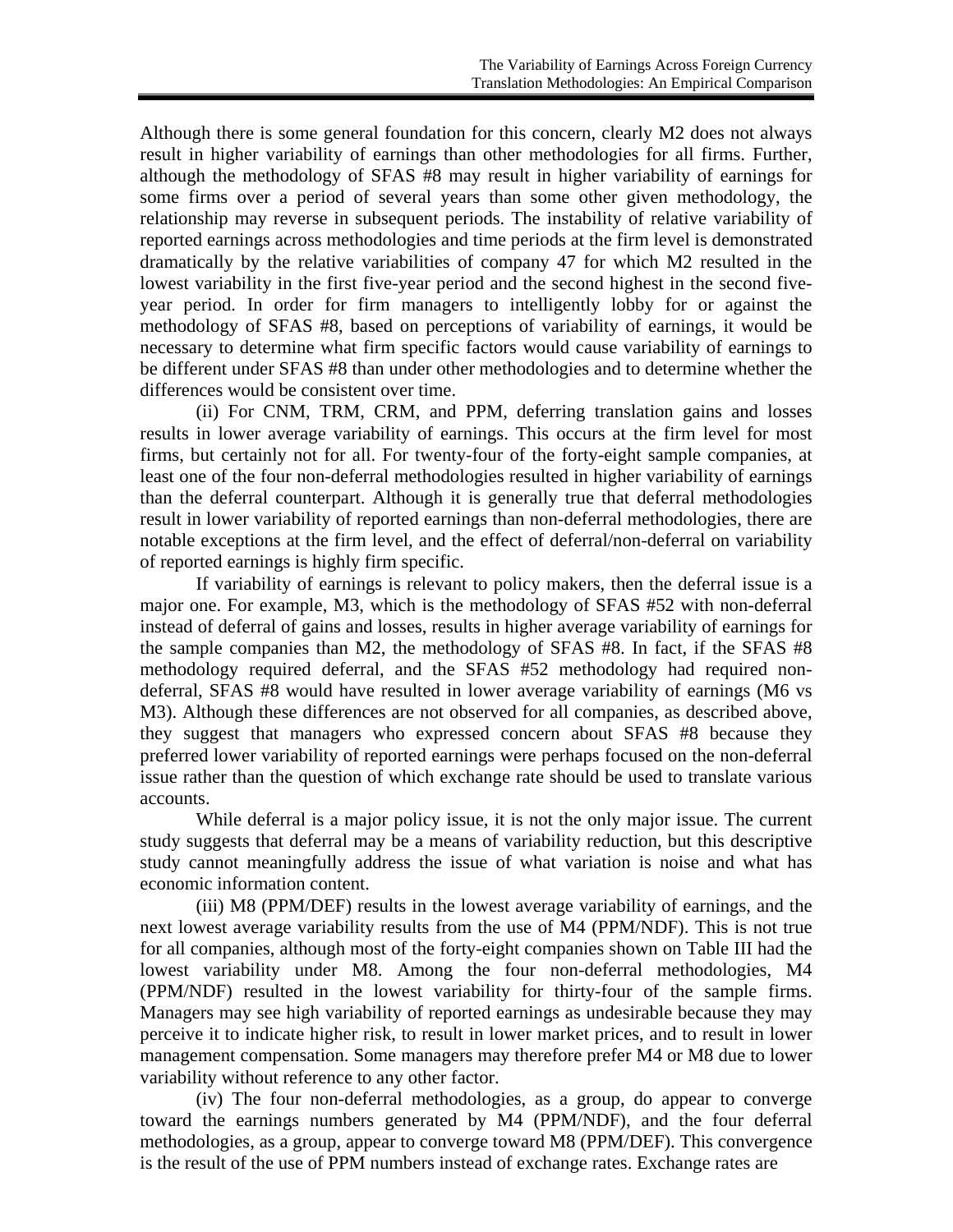more variable than price parity numbers and, in the long term at least, appear to be driven substantially by relative price levels (the price parity theory). The short-term differences between the reported earnings obtained from exchange rate methods and price parity methods are caused by short-term variations in the exchange rate itself, variations which result from factors which are quite possibly of no analytical significance to individual firms which are going concerns. PPM methodologies therefore appear to eliminate much of the variability that is a substantial element of the time series of reported earnings resulting from the use of exchange rate methodologies.

## **VII. Suggestion For Future Research**

Empirical studies, other than the present study, that describe what happens when different translation methodologies are used, are rare. Considerable more descriptive research is needed, but the next major step is the testing of various translation methodologies against normative criteria. Accounting information must be useful in decision-making, yet virtually nothing is known concerning which translation methodology is best for any decision-making criterion. If the normative criterion is variability of earnings, the results of this study indicate that the best translation methodology is one based on price parity numbers instead of exchange rates. The criticisms of SFAS #8 indicate that this criterion is a major concern for many managers. However, it is not known whether the greater variability of earnings observed with exchange rate methodologies contain more information than price parity methodologies, or just noise. Future research may attempt to associate differences in variability with other measures of economic variability, to address the issue of what variation is noise and what has economic information content.

Ironically, the accounting profession has never clarified exactly what it wishes to achieve by translating foreign accounts and consolidating them with parent company numbers. Substantial arguments exist for not translating foreign accounts at all (see Holt, 2004). It is suggested that when various translation methodologies are tested against decision-making criteria, both the price parity approach and the no translation option be included in the testing.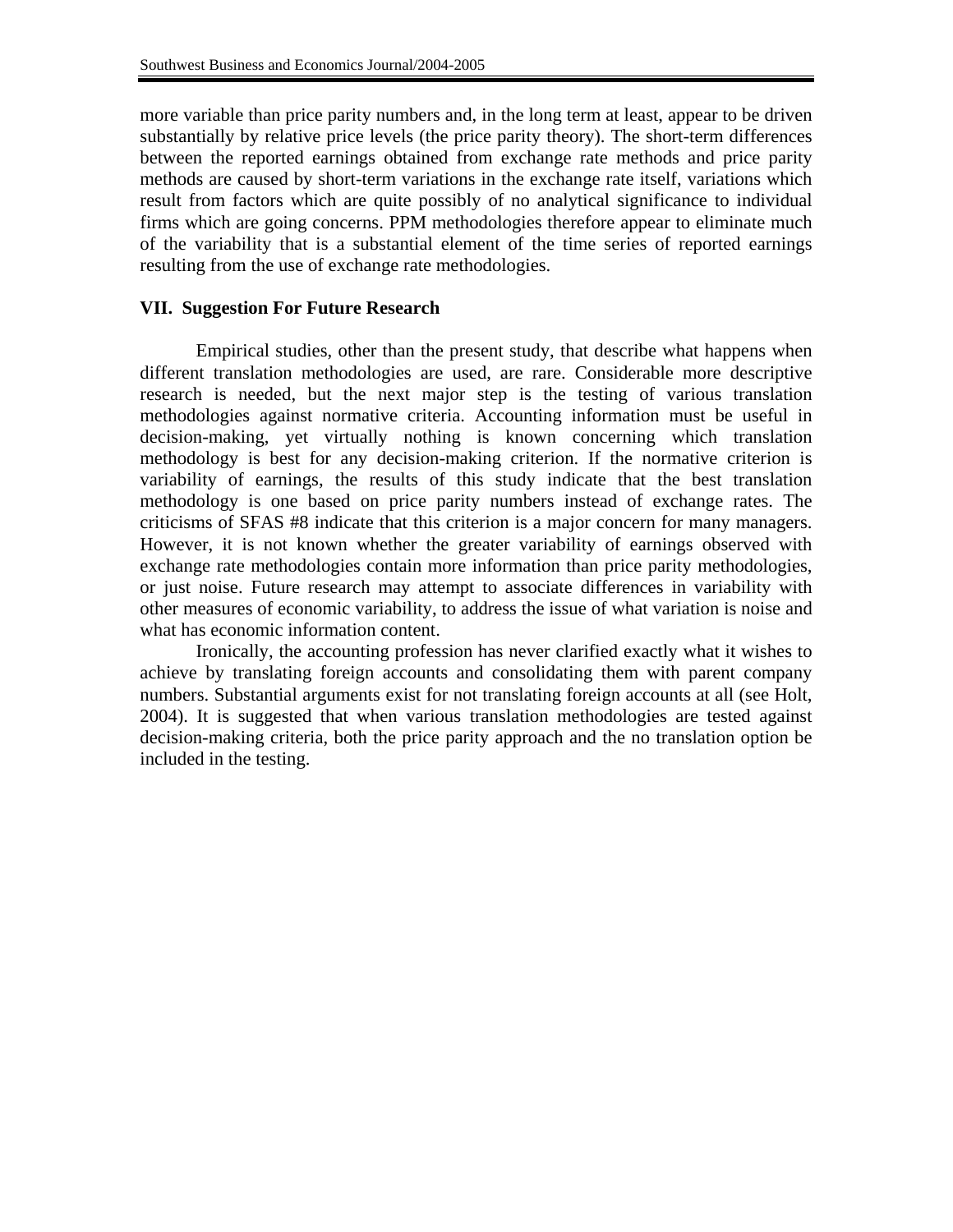# **Table 2 Firm-Level Earnings Effects and Coefficients of Variation (CV) (Millions of Pounds)**

# COMPANY 15

|                | 1993 '94 '95 '96 '97 '98 '99 '00 '01 2002 | CV    |
|----------------|-------------------------------------------|-------|
| M1             | -35 23 42 103 136 107 103 11 218 -74      | 1.367 |
| M <sub>2</sub> | 77 105 70 58 66 212 80 22 24 127          | .706  |
| M <sub>3</sub> | 27 39 130 23 -9 -111 340 155 166 208      | 1.329 |
| M4             | 77 108 55 71 33 112 143 78 86 174         | .445  |
| M <sub>5</sub> | 56 69 97 38 31 63 224 105 108 160         | .625  |
| M6             | 67 84 74 47 48 128 164 71 73 133          | .444  |
| M7             | 45 66 84 40 17 39 203 92 104 141          | .678  |
| M8             | 81 122 71 92 51 105 147 85 106 133        | .296  |

#### COMPANY 33

|     | 1993 '94 '95 '96 '97 '98 '99 '00 '01 2002 | <b>CV</b> |
|-----|-------------------------------------------|-----------|
| M1  | 10 5 24 21 19 52 91 51 80 62              | .724      |
| M2. | 9 30 18 14 26 143 68 64 24 65             | .883      |
| M3  | 7 2 29 21 19 46 102 54 84 70              | .778      |
| M4  | 25 30 19 46 24 55 48 48 61 38             | .364      |
| M5  | 12 9 21 23 19 67 85 48 65 61              | .666      |
| M6  | 10 25 17 14 26 144 74 67 26 66            | .888      |
| M7  | 11 9 20 24 18 53 76 44 65 55              | .642      |
| M8  | 25 32 19 48 23 61 50 52 58 40             | .373      |

### COMPANY 47

|                | 1993 '94 '95 '96 '97 '98 '99 '00 '01 2002 | CV.   |
|----------------|-------------------------------------------|-------|
| M1             | 86 44 69 65 86 102 162 125 106 57         | .389  |
| M2             | 70 102 83 95 100 21 20 23 -80 351         | 1.412 |
| M <sub>3</sub> | 163 12 25 18 44 245 273 218 312 -207      | 1.450 |
| M4             | 61 80 85 92 138 125 153 94 51 59          | .370  |
| M <sub>5</sub> | 108 65 61 62 63 149 189 172 191 103       | .469  |
| M6             | 112 82 61 56 57 140 171 174 152 213       | .463  |
| M <sub>7</sub> | 100 55 55 63 69 143 169 118 126 26        | .496  |
| M8             | 92 97 84 115 151 164 174 119 74 144       | .289  |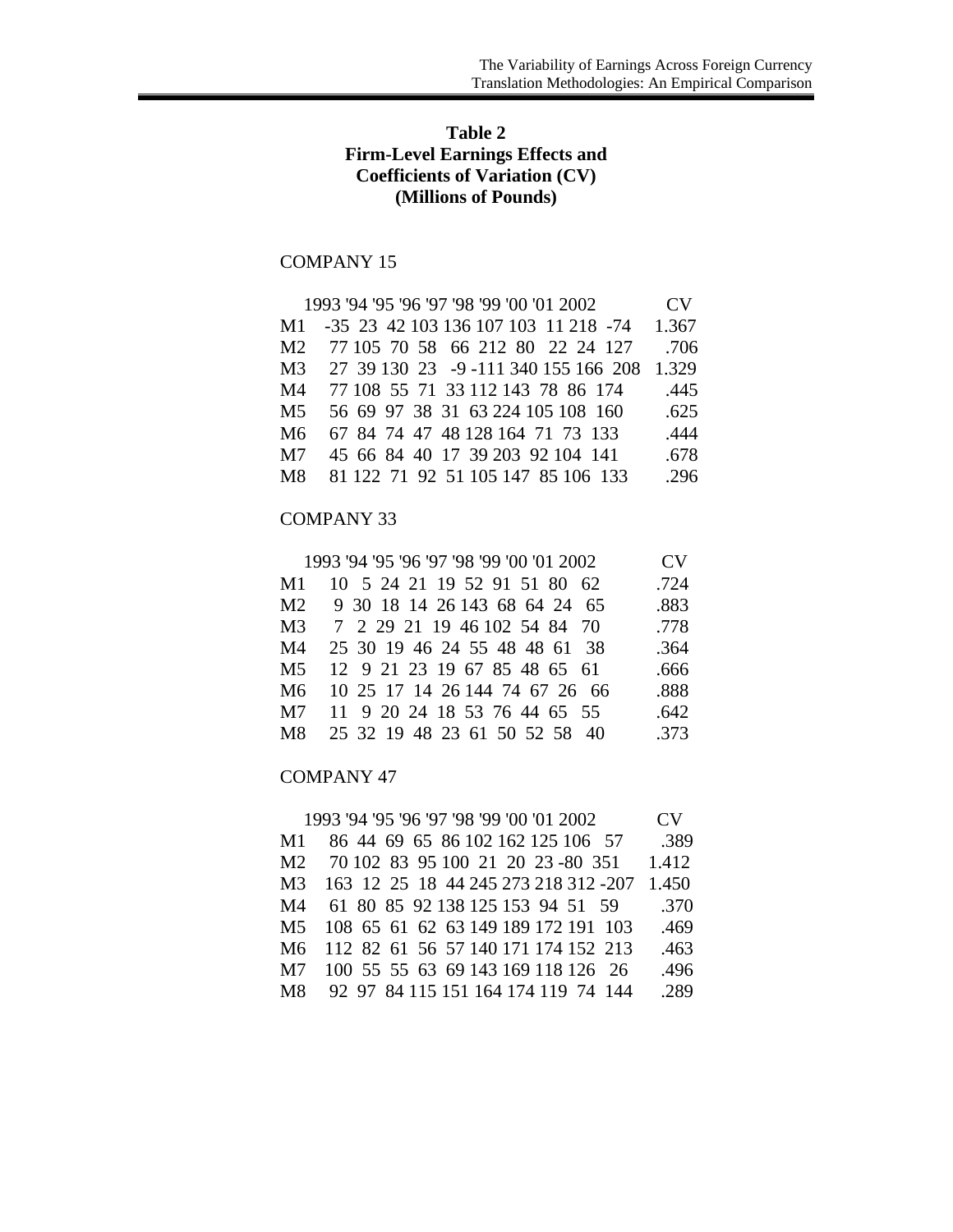# **Table 3 Coefficients of Variation**

|     | M1          | M <sub>2</sub>                      | M <sub>3</sub>    | M4                                  | M <sub>5</sub>    | M <sub>6</sub>    | M7    | M <sub>8</sub> |
|-----|-------------|-------------------------------------|-------------------|-------------------------------------|-------------------|-------------------|-------|----------------|
| 1   | 1.423       | 2.099                               | 1.165             | 0.594                               | 1.099             | 0.491             | 1.136 | 0.406          |
| 2   | 1.096       | 0.866                               | 1.467             | 0.764                               | 0.616             | 0.358             | 0.655 | 0.201          |
| 3.  | 1.476       | 3.283                               | 1.393             | 1.859                               | 0.881             | 1.181             | 1.359 | 1.358          |
| 4.  | 0.805       | 0.889                               | 1.138             | 0.646                               | 0.667             | 0.674             | 0.622 | 0.480          |
| 5.  | 0.521       | 0.639                               | 0.766             | 0.314                               | 0.618             | 0.603             | 0.540 | 0.300          |
| 6.  | 0.448       | 0.712                               | 0.786             | 0.356                               | 0.493             | 0.492             | 0.480 | 0.334          |
| 7.  | 0.873       | 1.499                               | 1.328             |                                     | 0.549 0.658       | 0.733             | 0.602 | 0.497          |
| 8.  | 0.564       | 0.351                               | 1.140             | 0.514                               | 0.724             | 0.502             | 0.749 | 0.505          |
| 9.  | 1.659       | 3.154                               | 1.998             | 1.842                               | 2.623             | 2.969             | 2.450 | 1.929          |
| 10. | 0.824       | 0.899                               | 1.532             | 0.897                               | 0.427             | 0.361             | 0.466 | 0.497          |
| 11. | 1.696       | 0.520                               | 3.115             | 1.119                               | 2.034             | 1.428             | 2.730 | 1.265          |
| 12. | 1.829       | 2.772                               | 0.630             | 0.366                               | 0.336             | 0.273             | 0.348 | 0.289          |
| 13. | 1.724       | 0.818                               | 2.652             | 1.253                               | 1.863             | 1.424             | 2.061 | 1.285          |
| 14. | 0.951       | 1.527                               | 0.948             | 0.584                               | 0.822             | 0.523             | 0.809 | 0.350          |
| 15. | 1.367       | 0.706                               | 1.329             | 0.445                               | 0.625             | 0.444             | 0.678 | 0.296          |
| 16. | 0.929       | 1.510                               | 1.052             | 0.841                               | 0.555             | 0.569             | 0.525 | 0.343          |
| 17. | 1.271       | 1.655                               | 1.606             | 1.084                               | 1.357             | 1.240             | 1.482 | 1.006          |
| 18. | 3.750       | 2.901                               | 3.687             | 3.192                               | 3.094             | 2.816             | 3.407 | 3.524          |
| 19. | 0.668       | 0.905                               | 1.001             | 0.343                               | 0.532             | 0.532             | 0.481 | 0.372          |
| 20. | 0.425       | 1.210                               | 1.005             | 0.293                               | 0.461             | 0.485             | 0.394 | 0.295          |
| 21. | 0.586       | 0.730                               | 0.979             | 0.420                               | 0.685             | 0.571             | 0.695 | 0.335          |
| 22. | 0.772       | 0.594                               | 1.022             | 0.528                               | 0.885             | 0.800             | 0.860 | 0.382          |
| 23. | 0.372       | 1.627                               | 0.938             | 0.511                               | 0.283             | 0.247             | 0.293 | 0.309          |
| 24. | 0.770       | 0.752                               | 1.354             | 0.869                               | 0.765             | 0.570             | 0.768 | 0.282          |
| 25. | 0.562       | 0.675                               | 0.977             | 0.406                               | 0.550             | 0.502             | 0.537 | 0.330          |
| 26. | 1.396       | 1.056                               | 2.375             | 0.426                               | 1.221             | 1.099             | 1.577 | 0.406          |
| 27. | 0.903       | 0.511                               | 1.315             | 0.435                               | 0.738             | 0.475             | 0.801 | 0.340          |
| 28. | 1.561       | 1.744                               | 1.565             | 1.480                               | 1.362             | 1.505             | 1.411 | 1.153          |
| 29. | 0.494       | 1.125                               | 1.271             | 0.362                               | 0.532             | 0.539             | 0.510 | 0.354          |
| 30. | 1.658       | 2.456                               | 1.951             | 2.419                               | 1.962             | 1.619             | 2.078 | 2.562          |
| 31. | 2.029       | 1.433                               | 2.951             | 2.226                               | 3.331             | 3.201             | 4.608 | 2.555          |
| 32. | 3.002 2.581 |                                     |                   | 2.308 1.846                         | 1.256 0.880       |                   | 1.667 | 0.965          |
| 33. |             | 0.724 0.883                         | 0.778             |                                     | 0.364 0.666 0.888 |                   | 0.642 | 0.373          |
| 34. |             | 1.014 0.981                         |                   | 1.533 0.421 0.829 0.298 0.909       |                   |                   |       | 0.391          |
| 35. | 0.899       | 1.896                               | 1.297             | 0.568                               |                   | 1.102 0.788       | 1.108 | 0.600          |
| 36. | 0.659       | 1.710                               | 1.327             |                                     |                   | 0.664 0.792 0.768 | 0.805 | 0.681          |
| 37. | 0.581       |                                     |                   | 0.500 0.909 0.336 0.551 0.522 0.531 |                   |                   |       | 0.369          |
| 38. | 1.304       | 1.796                               | 1.152             | 1.270                               | 1.054             | 1.023             | 1.108 | 0.757          |
| 39. | 1.483       | 1.887                               | 1.853             | 1.471                               | 1.433             | 1.400             | 1.894 | 1.540          |
| 40. | 3.129       |                                     | 5.959 4.149       | 3.723                               | 3.561             | 3.150             | 4.551 | 2.501          |
| 41. | 1.430       |                                     | 2.098 1.622 1.403 |                                     | 1.279 1.303       |                   | 1.345 | 1.277          |
| 42. | 0.929       | 0.827                               | 1.197             | 0.437                               | 0.847             | 0.551             | 0.932 | 0.372          |
| 43. | 0.941       |                                     |                   | 0.784 1.165 0.729 0.890 0.761       |                   |                   | 0.916 | 0.660          |
| 44  | 0.725       | 0.452 1.053 0.303 0.611 0.528 0.573 |                   |                                     |                   |                   |       | 0.338          |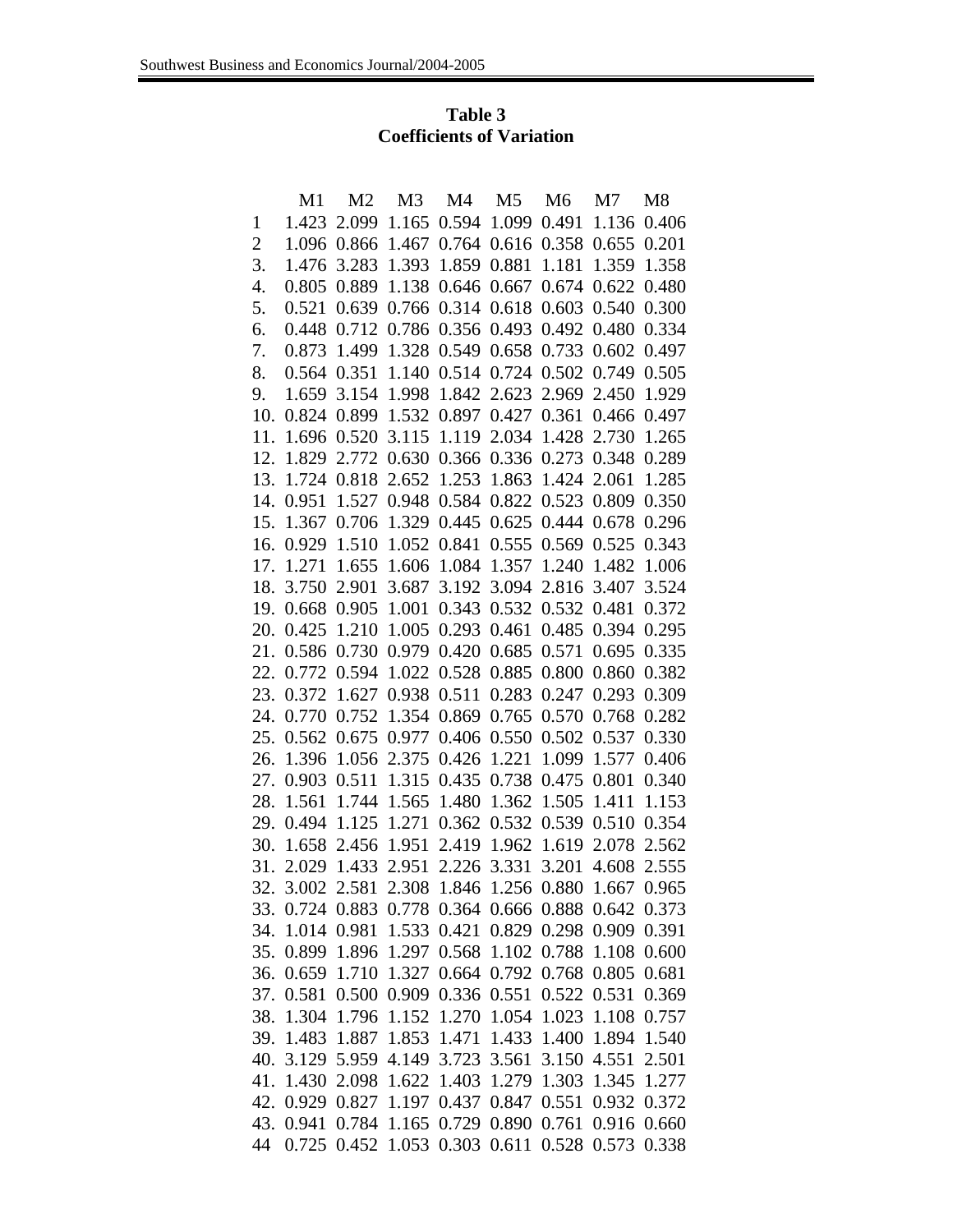| 45. 0.726 0.661 0.964 0.468 0.627 0.652 0.608 0.457 |  |  |  |  |
|-----------------------------------------------------|--|--|--|--|
| 46. 1.084 1.133 1.382 0.808 0.974 0.620 1.107 0.766 |  |  |  |  |
| 47, 0.389 1.412 1.450 0.370 0.469 0.463 0.496 0.289 |  |  |  |  |
| 48. 1.129 1.927 1.637 0.905 0.863 0.575 0.689 0.799 |  |  |  |  |
| AVG 1.157 1.440 1.504 0.917 1.054 0.925 1.167 0.785 |  |  |  |  |

# **Table 4 Translation Methodology Rank Orderings By Earnings Variability**

| Company 15        |                               |                |                |  |  |  |  |
|-------------------|-------------------------------|----------------|----------------|--|--|--|--|
| Rank              | 1993-1997                     | 1998-2002      | 1993-2002      |  |  |  |  |
| $\mathbf{1}$      | M <sub>3</sub>                | M <sub>3</sub> | M <sub>3</sub> |  |  |  |  |
| $\overline{c}$    | M1                            | M <sub>2</sub> | M1             |  |  |  |  |
| 3                 | M4                            | M1             | M <sub>5</sub> |  |  |  |  |
| $\overline{4}$    | M <sub>5</sub>                | M <sub>5</sub> | M <sub>2</sub> |  |  |  |  |
| 5                 | M8                            | M <sub>7</sub> | M <sub>7</sub> |  |  |  |  |
| 6                 | M <sub>7</sub>                | M <sub>6</sub> | M4             |  |  |  |  |
| $\overline{7}$    | M <sub>2</sub>                | M4             | M <sub>6</sub> |  |  |  |  |
| 8                 | M <sub>6</sub>                | M8             | M8             |  |  |  |  |
| <u>Company 33</u> |                               |                |                |  |  |  |  |
| Rank              | 1993-1997                     | 1998-2002      | 1993-2002      |  |  |  |  |
| $\mathbf{1}$      | M8                            | M <sub>2</sub> | M6             |  |  |  |  |
| $\overline{c}$    | M <sub>3</sub>                | M <sub>6</sub> | M <sub>2</sub> |  |  |  |  |
| 3                 | M4                            | M <sub>3</sub> | M <sub>3</sub> |  |  |  |  |
| $\overline{4}$    | M <sub>2</sub>                | M1             | M1             |  |  |  |  |
| 5                 | M1                            | M <sub>5</sub> | M <sub>5</sub> |  |  |  |  |
| 6                 | M <sub>6</sub>                | M <sub>7</sub> | M <sub>7</sub> |  |  |  |  |
| 7                 | M <sub>7</sub>                | M8             | M8             |  |  |  |  |
| 8                 | M <sub>5</sub>                | M4             | M4             |  |  |  |  |
| <u>Company 47</u> |                               |                |                |  |  |  |  |
|                   | $D_{\text{sub}} = 1002, 1007$ | 1009.3002.     | 1002.3003      |  |  |  |  |

| Rank           | 1993-1997      | 1998-2002 1993-2002 |                |
|----------------|----------------|---------------------|----------------|
| 1              | M <sub>3</sub> | M <sub>3</sub>      | M <sub>3</sub> |
| $\overline{2}$ | M <sub>4</sub> | M <sub>2</sub>      | M <sub>2</sub> |
| 3              | M8             | M <sub>7</sub>      | M <sub>6</sub> |
| $\overline{4}$ | M <sub>6</sub> | M <sub>4</sub>      | M <sub>5</sub> |
| 5              | M <sub>5</sub> | M8                  | M <sub>7</sub> |
| 6              | M <sub>7</sub> | M1                  | M1             |
| 7              | M1             | M <sub>5</sub>      | M8             |
| 8              | M <sub>2</sub> | M <sub>6</sub>      | M4             |
|                |                |                     |                |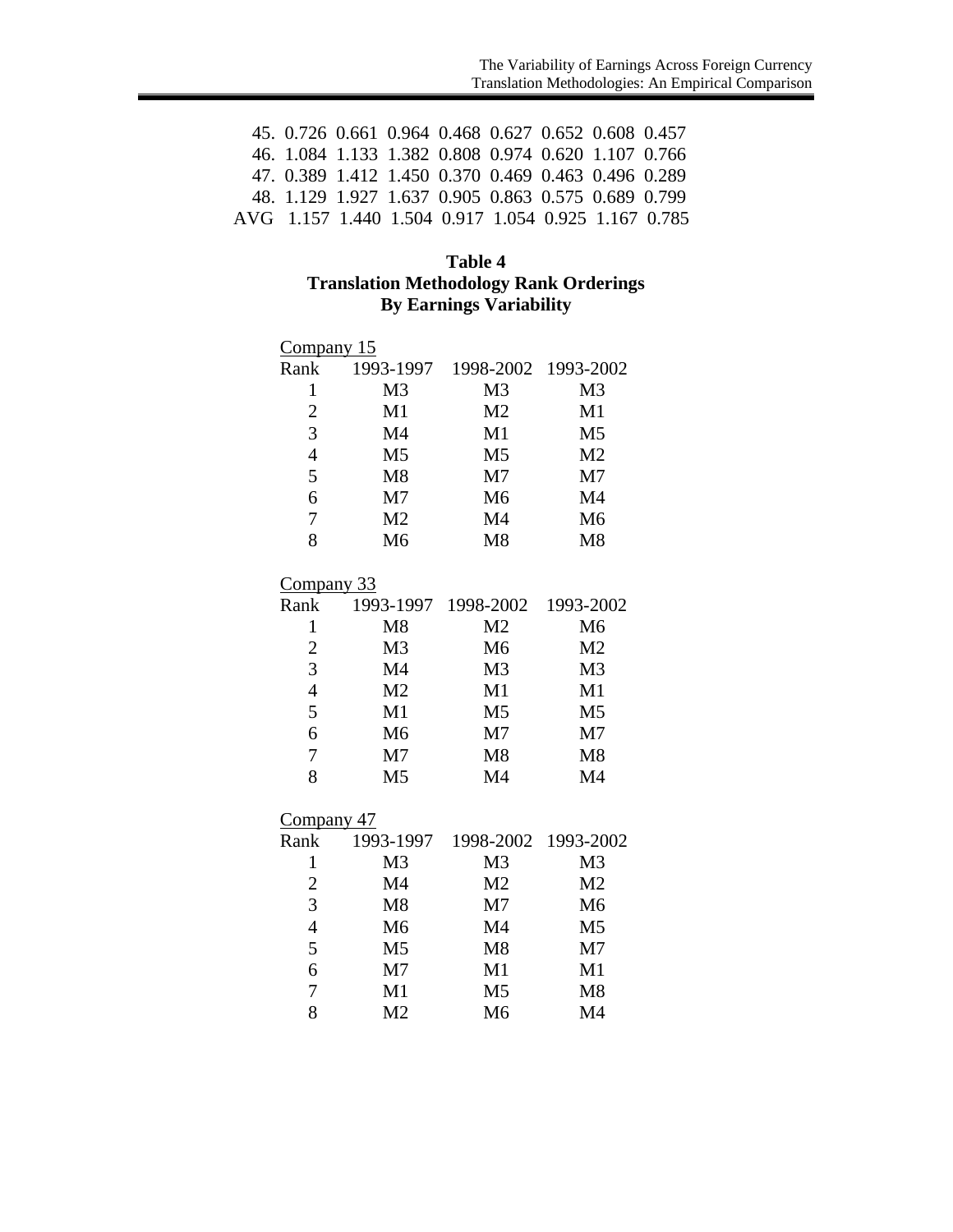### **References**

- Accounting Principles Board. (1965). Opinion of the Accounting Principles Board No. 6. New York: AICPA.
- Aggarwal, Raj. (1978). FASB No. 8 and Reported Results of Multinational Operations: Hazard for Managers and Investors. *Journal of Accounting, Auditing and Finance,* Spring, 197-216.
- Allan, John H. (1976). Currency Swings Blur Profits. *New York Times*. 20 June, 1F, 7F.
- Ayers, Frances L. (1986). Characteristics of Firms Electing Early Adoption of SFAS 52. *Journal of Accounting and Economics* (Netherlands), June, 143-158.
- Bartov, E. (1997). Foreign Currency Exposure of Multinational Firms: Accounting Measures and Market Valuation. *Contemporary Accounting Research* 14, 623- 652.
- Beaver, William H., & Mark A. Wolfson. (1982). Foreign Currency Translation Gains and Losses: What Effect Do They Have and What do They Mean? *Financial Analysts Journal*, March/April, 28-36.
- Berg, Gary G. (1987). Early Versus Late Compliance to SFAS 52: An Empirical Investigation of Firm Characteristics and the Market Response. Ph.D. Dissertation. Texas A&M University.
- Biel, Heinz H. (1976). Foreign Woes: Foreign Exchange Losses are Proving Costly for Many Multi-nationals. *Forbes*, 1 December, 95.
- Bryant, M., & John K. S. (1977). FASB 8: Questioning the Economic Impact. *The Accounting Forum*, December, 11-29.
- Choi, Frederick D. S. et al. (1979). Accountors, Accountants, and Standard No. 8. *Journal of International Business Studies*, Fall, 81-87.
- Collins, D., & W. Salatka. (1993). Noisy Accounting Earnings Signals and Earnings Response Coefficients: The Case of Foreign Currency Accounting. *Contemporary Accounting Research ,* 10, 119-159.
- Cooper, Kerry, et al. (1978). The Impact of SFAS #8 on Financial Management Practices. Financial Executive , June, 26-31.
- Davidson, S., C. Stickney., & R. Weil. (1976). Inflation Accounting: *A Guide for the Accountant and the Financial Analyst.* New York:McGraw-Hill.
- Duangploy, O. (1979). The Sensitivity of Earnings Per Share to Different Foreign Currency Translation Methods. *International Journal of Accounting Education and Research,* Spring, 121-134.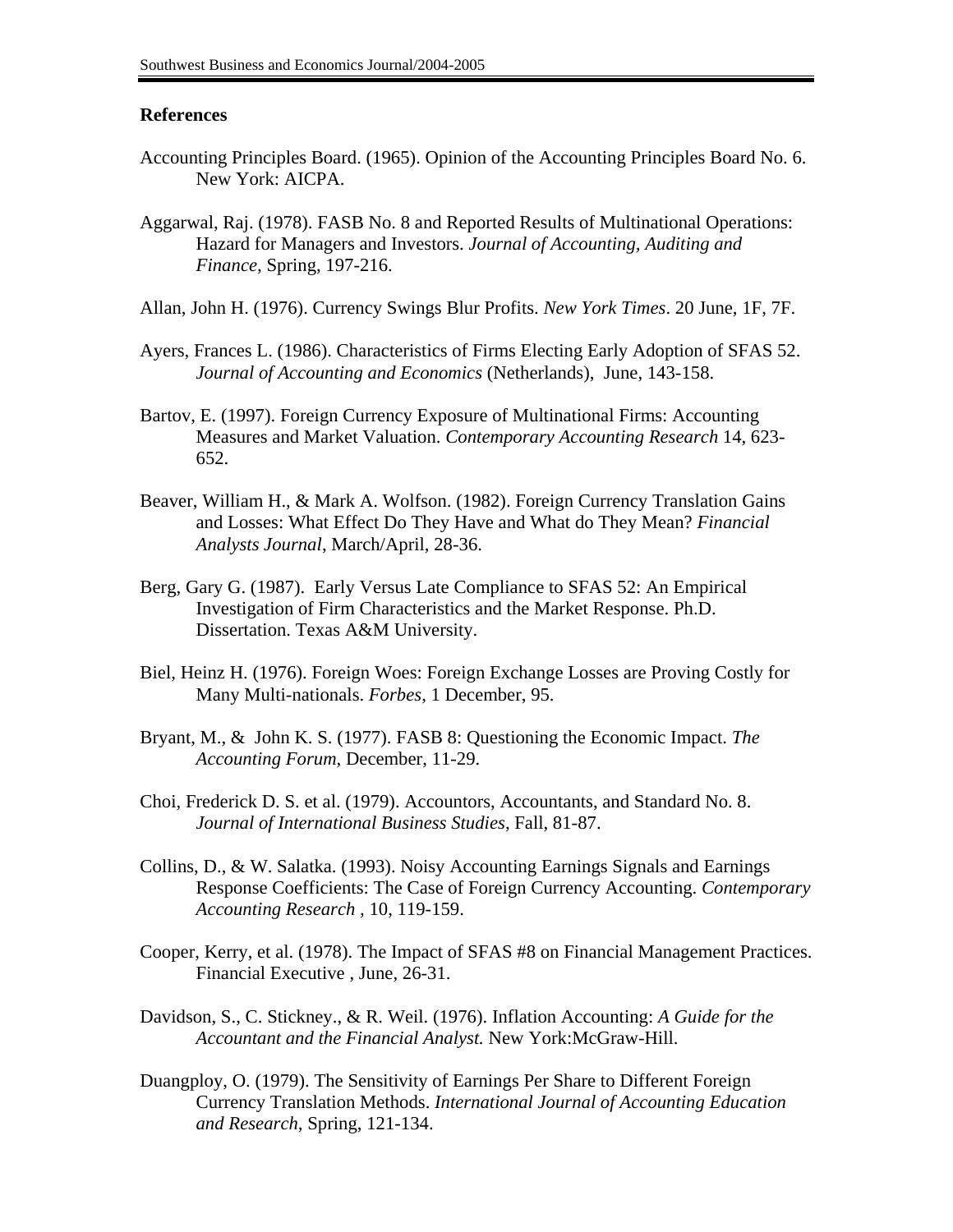- Financial Accounting Standards Board. (1975). *Accounting for the Translation of Foreign Currency Transactions and Foreign Currency Financial Statements. Statement of Financial Accounting Standards, No. 8.* Stamford, Connecticut: FASB.
- Financial Accounting Standards Board. (1981). *Foreign Currency Translation. Statement of Financial Accounting Standards No. 52.* Stamford. Connecticut:FASB.
- Griffin, Paul A. (1983). Management's Preferences for FASB Statement No. 52: Predictive Ability Results. *Abacus (Australia)*. December, 130-138.
- Griffin, Paul A., & Richard P. C. (1987). *Accounting for the Translation of Foreign Currencies: The Effects of Statement 52 on Equity Analysts*. Stamford Connecticut: FASB.
- Hepworth, S. R. (1956). *Reporting Foreign Oprations*. Ann Arbor, Michigan: University of Michigan.
- Herschman, Arlene. (1976). Another Accounting Problem. *Dun's Review*. v. 107 June, 68-69 and 94.
- Holt, Paul E. (1992). A Comparative Examination of the Earnings Effects of Alternate Translation Methods. Ph.D. dissertation, Oklahoma State University.
- Holt, Paul E. (2004). A Case Against the Consolidation of Foreign Subsidiaries' and a United States Parent's Financial Statements. *The Accounting Forum*. Publication Pending.
- Houston, Carol Olson. (1986). "U.S. Management Hedging Practices Subsequent to the Adoption of SFAS No. 52 'Foreign Currency Translation.' Ph.D. dissertation. University of Washington.
- Kelly, Lauren. (1985). Corporate Management Lobbying on SFAS No. 8: Some Further Evidence. *Journal of Accounting Research*, Autumn, 619-632.
- Ketz, J. Edward. (1977). A Comparison of the Predictability of Business Failure by the Financial Ratios of General Price Level Statements With Those of Historical Cost Statements. Ph.D. dissertation, Virginia Polytechnic Institute and State University.
- Ketz, J. Edward. (1978). The Validation of Some General Price Level Estimating Models. *The Accounting Review*, Vol. 53, No 4, 952-960.
- Lorensen, Leonard. (1972). Reporting Foreign Operations of U.S. Comopanies in U.S. Dollars, Accounting Research Study No. 12. New York: AICPA.
- Louis, Henock. (2003). The Value Relevance of the Foreign Translation Adjustment. *The Accounting Review*, Vol 78, No 4, 1027-1047.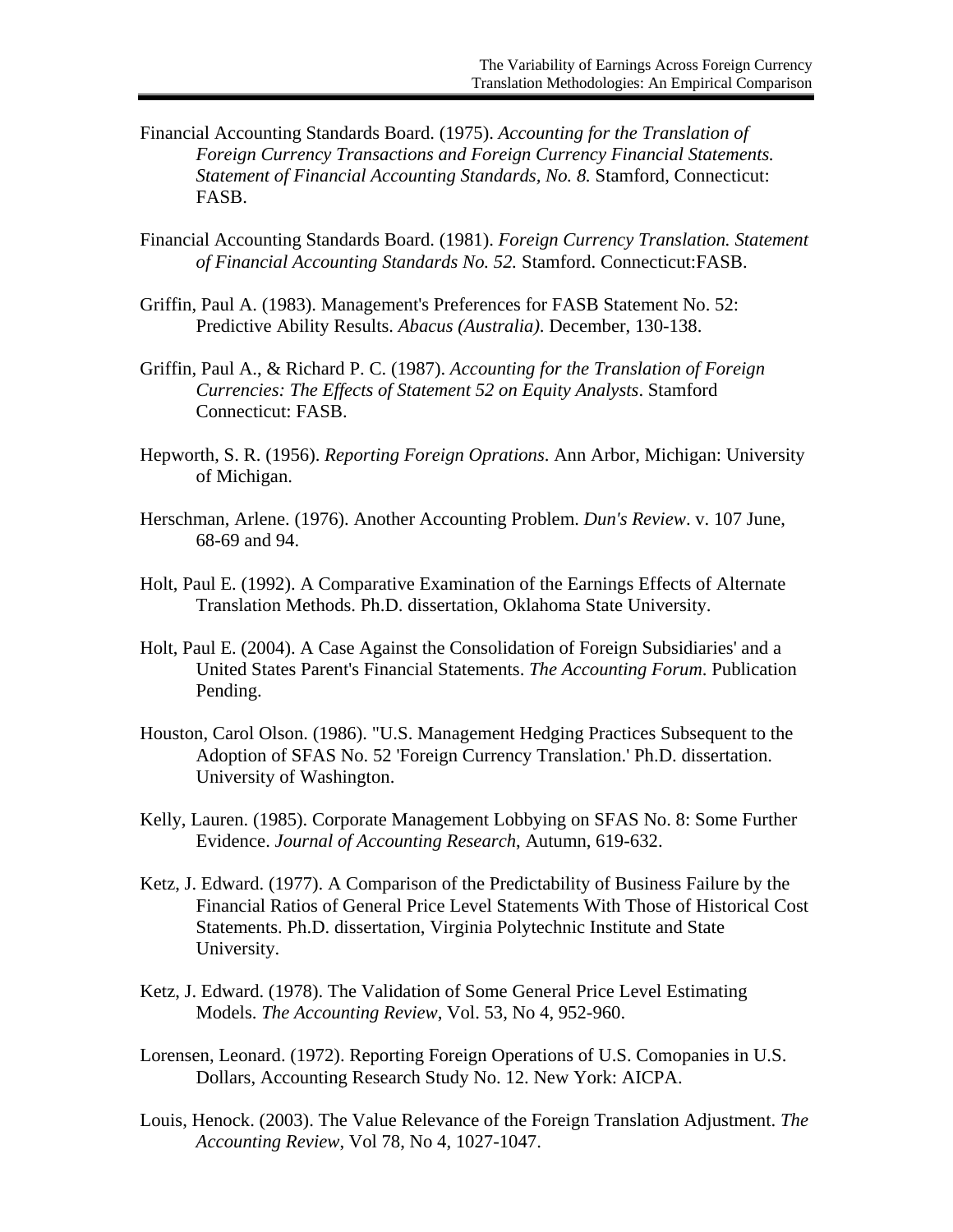- Mattlin, Everett. (1976). Playing the Currency Game. *Institutional Investors.* May, 83-86, 88, 90, 93-94, 96, 124.
- Merjos, A.(1977). For Better or Worse FASB #8 Continues to Play Hob With Corporate Earnings. *Barron's,* 8 August, 11.
- Moody's Investors Service. (1984-2003). *Moody's Industrial Manuals*. New York:Moody's Investor Service, Inc.
- Officer, Lawrence H. (1982). *Purchasing Power Parity and Exchange Rates: Theory, Evidence and Relevance.* Greenwich, Ct:Jai Press.
- Parker, J. E. (1977). Impact of Price-Level Accounting. *The Accounting Review.* January, 69-96.
- Petersen, R. (1971). An Examination of the Effects of Changes in the General Price Level. Ph.D. dissertation, University of Washington.
- Porter, Gary A. (1983). Foreign Currency Accounting FAS 8 or 52? Multinationals Experiment. *Massachusetts CPA Review*. v57n3, Summer, 48-54.
- Reckers, Philip M. J. & Martin, E. T. (1978). FASB No 8. Does it Distort Financial Statements? *The CPA Journal*, August, 31-34.
- Rodriguez, R. M. (1980). *Foreign Exchange Management in U.S. Multinationals*. Lexington: McGraw Hill.
- Rupp, G. L. (1982). A Simulation Study of Alternative Methods for Translating Statements of Autonomous Foreign Entities. Ph.D. dissertation. Oklahoma State University.
- Selling, T. I., & George H. S. (1983). FASB Statement No. 52 and Its Implications for Financial Statement Analysis. *Financial Analysts Journal* May/June, 64-69.
- Shank, J. K. et al. (1980). Assessing the Economic Impact of FASB 8. *Financial Executive*, February, 18-23.
- Soo, B., & L. Soo. (1994). Accounting for the Multinational Firm: Is the Translation Process Valued by the Stock Market? *The Accounting Review*, 69, 617-637.
- Stanley, M. T., & Stanley, B. B. (1979a). Accounting and Economic Aspects of SFS No. 8. *The International Journal of Accounting Education and Research*, Spring, 135- 155.
- Stanley, M. T., & Stanley B. B. (1979b). Response by Financial Managers to No. 8. *Journal of International Business Studies*, Fall, 111-121.
- Teck, A. (1976). International Business Under Floating Rates. *Columbia Journal of World Business*, Fall, 66-71.